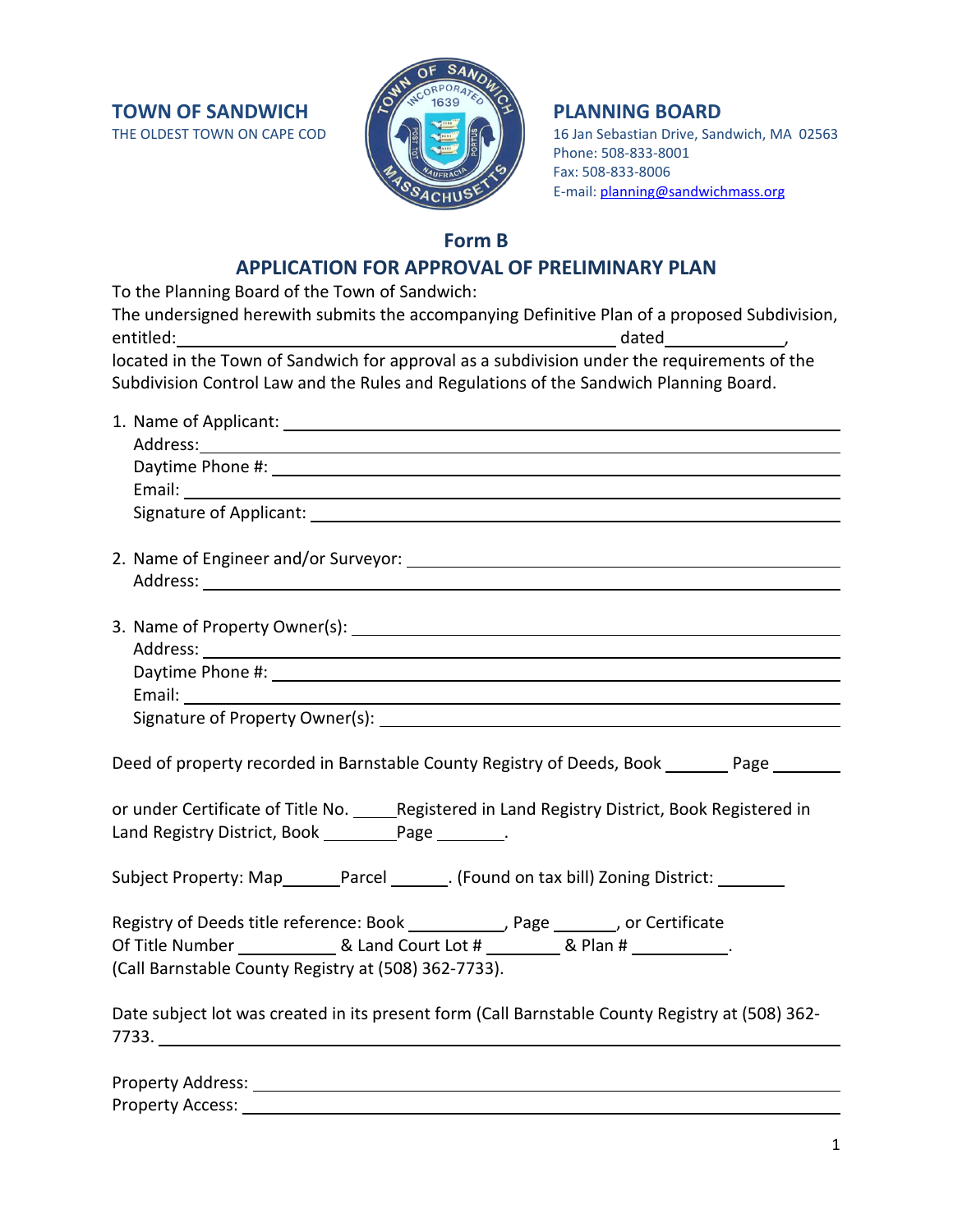### **3.B PRELIMINARY PLAN 3.B.1 GENERAL**

A Preliminary plan of a Subdivision may be submitted by the Applicant for action by the Board. The submission of such plan will enable the Applicant, the Board and other municipal agencies to discuss and clarify the problems of such subdivision before a Definitive Plan is prepared. Six (6) copies of the plan, together with a properly executed Form B and a disk with a digital submission consistent with the Planning Board's Electronic Filing policy, which can be found on the Town's website or at the Town offices, shall be submitted to the Board in addition to copies to the Town Engineer, Board of Health, Conservation Commission, and the Water District, (a total of 10 copies) and written notice of such submission made to the Town Clerk by delivery or Registered Mail, accompanied by a copy of the completed application. Proof of such submission to the Town Clerk shall be submitted to the Planning Board at the time the application is delivered to the Board.

a. A filing fee made payable to the Town of Sandwich is required at the time of submission of a Form B. (Refer to Fee Schedule).

## **3.B.2 CONTENTS**

The Preliminary plan, so titled shall be drawn on Mylar, vellum or bond at a scale of  $1"=100'$  on sheets not to exceed 24" x 36". Said Preliminary plan should show sufficient information about the subdivision in order to form a clear basis for discussion of its problems and for the preparation of the Definitive plan. Such information will be as follows:

a. The proposed name of the subdivision, the boundaries, date, scale, north point, bench marks, assessor's number, a locus at a scale sufficient to identify the location of the property, present zoning, including overlay districts, the name of the owner and/or the Applicant and the designer, engineer or surveyor and the stamp and signature of the registered land surveyor and/or civil engineer.

b. In the case of a Preliminary plan of a subdivision that includes less than all of the land owned by the Applicant adjacent to or abutting the subdivision, the Preliminary plan shall be accompanied by a plan showing the location and area of all land owned by the Applicant adjacent to or abutting the subdivision and indicating the section for which approval is requested.

c. The names of all abutters as they appear in the most recent tax list and approximate intersecting boundary lines of the abutting lands.

d. The lines of existing and proposed streets, ways, easements and public or common areas within the subdivision in a general manner.

e. The approximate boundary lines of proposed lots, with approximate areas and dimensions.

f. Location, names and present widths of streets bounding, approaching or within reasonable proximity of the subdivision.

g. The proposed system of storm drainage, including adjacent existing natural waterways with computed runoff flows.

h. The location of major site features such as existing stonewalls, fences, buildings, large trees, rock ridges and outcroppings, swamps and water bodies.